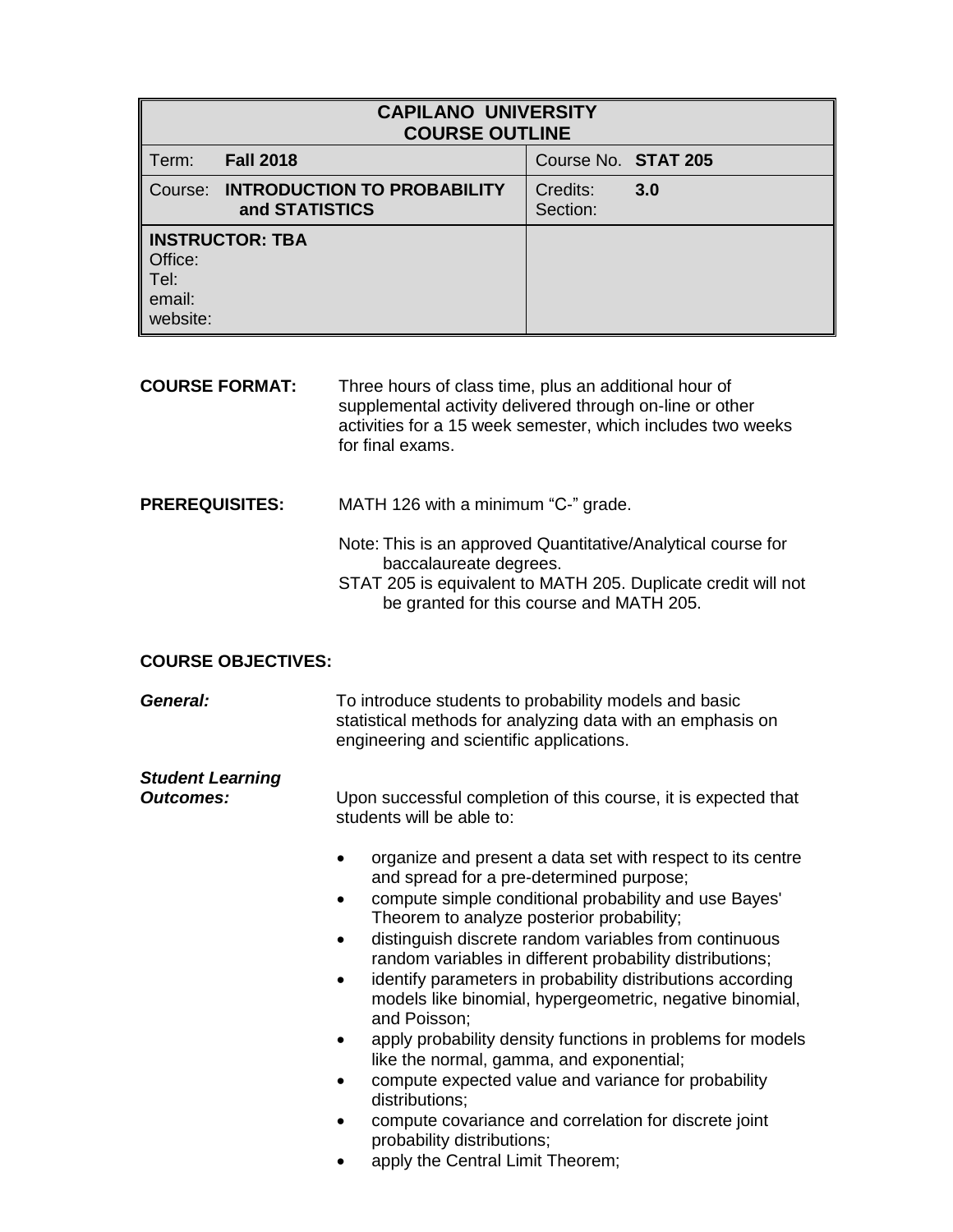- compute confidence intervals for means and proportions in single samples;
- perform a test of hypotheses based on both a single sample and two samples;
- perform analysis of variance on multiple treatments of a population;
- analyze the simple linear regression model through confidence interval building of parameters, hypothesis testing of the slope parameter, or model utility test;
- ghmanage multiple data sets in the graphing calculator to compute relevant statistic;
- state and apply theorems, definitions, and formulas used in the course;
- use technology appropriately as a tool in problem solving; and
- use correct mathematical and statistical notation and terminology to present solutions and results.

## **REQUIRED COURSE MATERIALS:**

| Textbook:           | Devore, Jay L. Probability and Statistics for Engineering and<br>the Sciences. Custom Edition for Math 205 at Capilano<br>University. 8 <sup>th</sup> ed. Brooks/Cole Publishing, 2011.                                                                                                                                                                                                                                                                                                                                                                                           |
|---------------------|-----------------------------------------------------------------------------------------------------------------------------------------------------------------------------------------------------------------------------------------------------------------------------------------------------------------------------------------------------------------------------------------------------------------------------------------------------------------------------------------------------------------------------------------------------------------------------------|
| Calculator:         | Students must have a non-symbolic graphing calculator. The<br>Mathematics and Statistics Department recommends a T.I.-83+<br>or T.I.-84+ calculator with non-symbolic capabilities. Graphing<br>calculator instruction (in the classroom or in workshops) will only<br>be given using one of these calculators. Any student who intends<br>to use any other calculator must have it approved by his/her<br>instructor at the start of the semester. For more detailed<br>information on graphing calculators go to:<br>http://www.capilanou.ca/math/Graphing-Calculator-Policies/ |
| <b>Class Notes:</b> | Some instructors will have class notes available for purchase                                                                                                                                                                                                                                                                                                                                                                                                                                                                                                                     |

# **RECOMMENDED COURSE SUPPLEMENT:**

| <b>Student Solutions</b> | Solutions manual for the odd numbered questions in the                                       |
|--------------------------|----------------------------------------------------------------------------------------------|
| <b>Manual:</b>           | textbook (available for purchase from the Bookstore).                                        |
| <b>Exam Booklet:</b>     | Practice exams and solutions from previous terms (available<br>for purchase from Bookstore). |

in the Bookstore.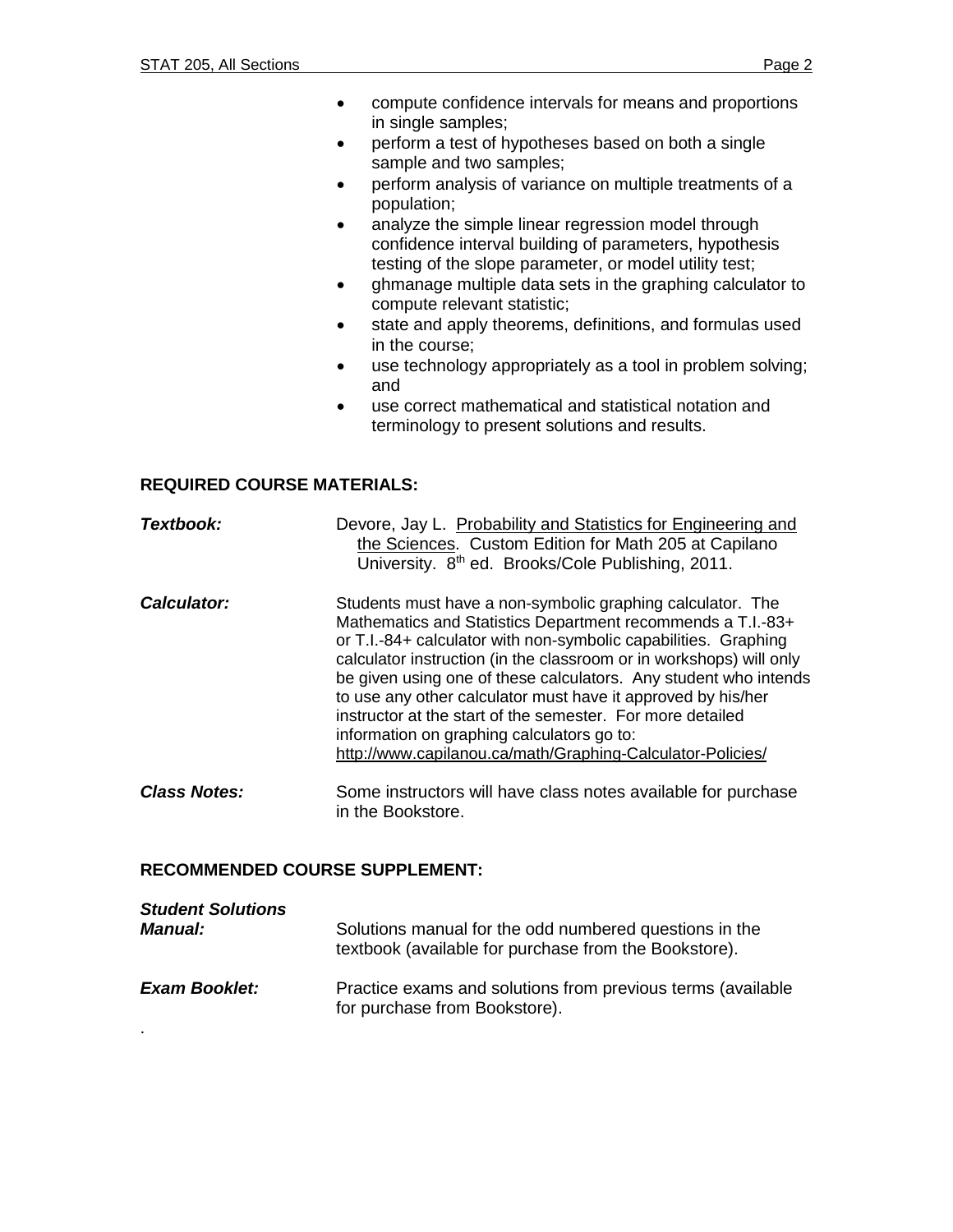## **COURSE CONTENT:**

| <b>Topics</b>                                                                                                                                         | <b>Text</b><br><b>Reference</b> | <b>Weeks</b><br>(approx.) |
|-------------------------------------------------------------------------------------------------------------------------------------------------------|---------------------------------|---------------------------|
| An overview of probability and statistics.<br>Graphical and numerical summarization of data.                                                          | $1.1 - 1.4$                     | 1.0                       |
| Basic laws and properties of probability. Counting<br>techniques. Conditional probability and independence.                                           | $2.1 - 2.5$                     | 1.5                       |
| Discrete random variables and probability distributions.<br>Expected value. Binomial, Hypergeometric, Negative<br>Binomial and Poisson distributions. | $3.1 - 3.6$                     | 1.5                       |
| Continuous random variables and probability distributions.<br>Expected value. Normal, Gamma, Exponential and Weibull<br>distributions.                | $41 - -44$                      | 1.0                       |
| Joint probability distributions. Covariance and correlation.<br>Sums and averages. The Central Limit Theorem.                                         | $5.2 - 5.5$                     | 1.5                       |
| Single sample confidence intervals for means and<br>proportions.                                                                                      | $6.1, 7.1 - 7.3$                | 2.0                       |
| Test of hypotheses based on a single sample                                                                                                           | 8.1, 8.2, 8.4                   | 1.0                       |
| Inferences based on two samples                                                                                                                       | 9.1, 9.2                        | 1.0                       |
| Analysis of variance                                                                                                                                  | 10.2                            | 0.5                       |
| The simple linear regression model                                                                                                                    | 12.1, 12.2                      | 1.0                       |
| <b>Tests</b>                                                                                                                                          |                                 | 1.0                       |
| <b>Final Exams</b>                                                                                                                                    |                                 | 2.0                       |

# **EVALUATION PROFILE:**

Final grades for the course will be computed based on the following schedule:

| <b>Midterms</b>            | *50%  |
|----------------------------|-------|
| <b>Final Exam</b>          | *35%  |
| Assignments                | $*5%$ |
| <b>Personal Evaluation</b> | 10%   |
| <b>TOTAL</b>               | 100%  |

If the percentage achieved on the Final Exam is higher than the percentage achieved on the Term Work component (midterms and assignments), then the Final Exam weight will be increased to 55% and the Term Work will be decreased to 35%.

Term work will consist of tests, quizzes and/or assignments. While the weighting of individual tests, etc. is at the discretion of the instructor, no single test will exceed 25% of the final total. The weight of tests, quizzes and assignments will be announced in class in advance.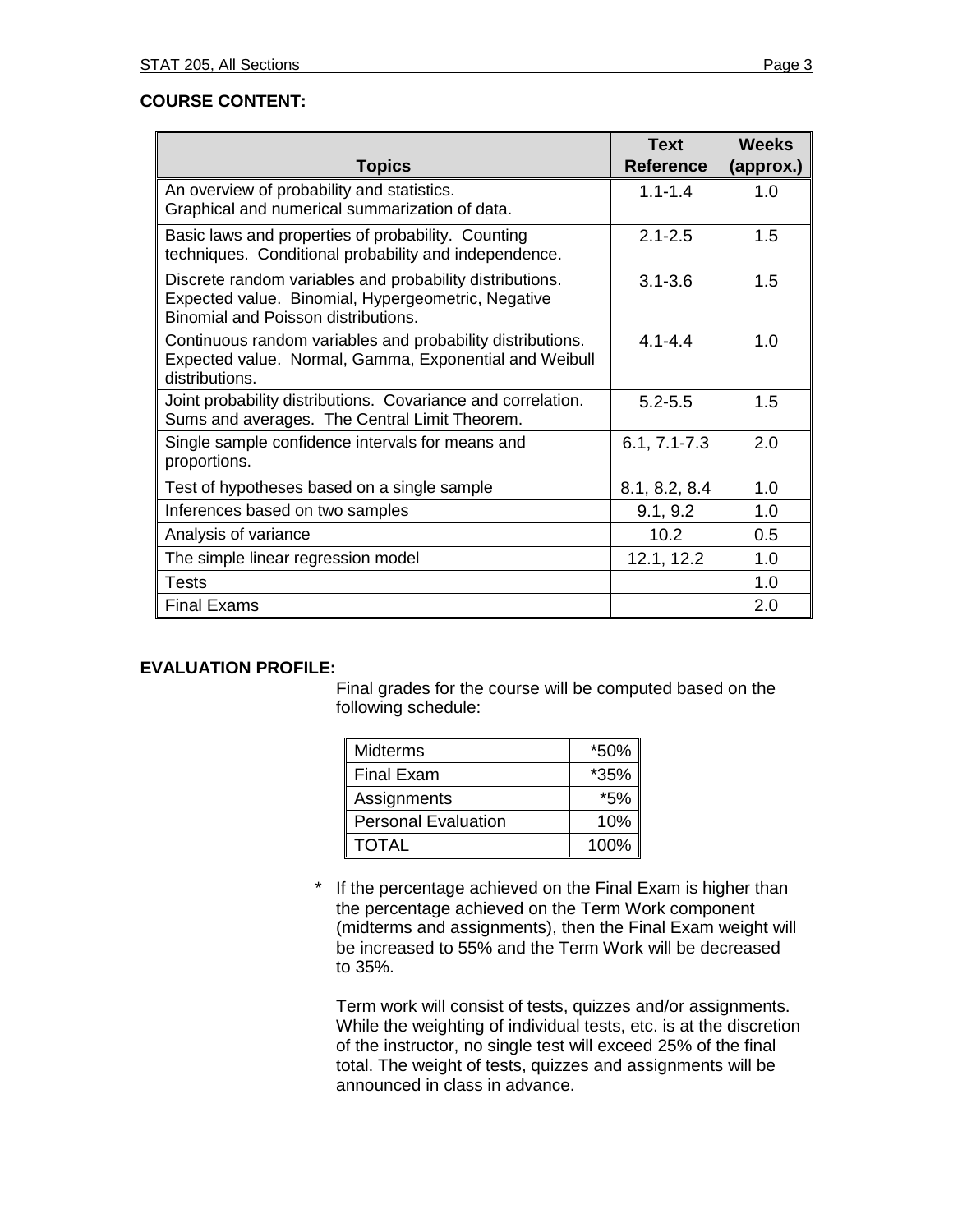In the absence of exceptional circumstances, which are evaluated at the instructor's discretion, the personal evaluation component of the final grade will be pro-rated to the rest of the grade. For example, a 10% personal evaluation component would be determined by dividing the remaining mark out of 90 by 9. The most common circumstance justifying an increased personal evaluation mark is a student's improved performance in the final examination relative to the term work, which the instructor feels justifies an elevated letter grade.

#### **SUPPLEMENTAL 4 TH HOUR ACTIVITY:**

Each section has, in addition to the 3 hours of scheduled classroom time per week, a supplemental activity. This activity might be a scheduled tutorial or lab, an on-line activity, a group meeting, or some other activity as indicated by the instructor. Students are expected to participate in this additional activity. If this is not possible, students should consult their instructor to determine how this missed activity can be completed. It is in the student's best interest to ensure that any missed course activity is completed.

#### **GRADING PROFILE:** Letter grades will be assigned according to the following guidelines:

| $A+90-100\%$ B+ 77 - 79% C+ 67 - 69% D 50 - 59% |  |  |
|-------------------------------------------------|--|--|
| $A$ 85-89% B 73-76% C 63-66% F 0-49%            |  |  |
| $A - 80 - 84\%$ B- 70 - 72% C- 60 - 62%         |  |  |

Students should refer to the University Calendar for the effect of the above grades on grade point average.

**TESTS:** Dates for tests will be announced beforehand in class.

**HOMEWORK:** It is expected that students spend at least 8 hours per week doing course work outside of class time.

**ASSIGNMENTS:** Assignments are due at the beginning of class, unless otherwise announced. Late assignments may receive a grade of zero.

#### **OPERATIONAL DETAILS:**

*University Policies:* Capilano University has policies on Academic Appeals (including appeal of final grade), Student Conduct, Cheating and Plagiarism, Academic Probation and other education issues. These and other policies are available on the University website.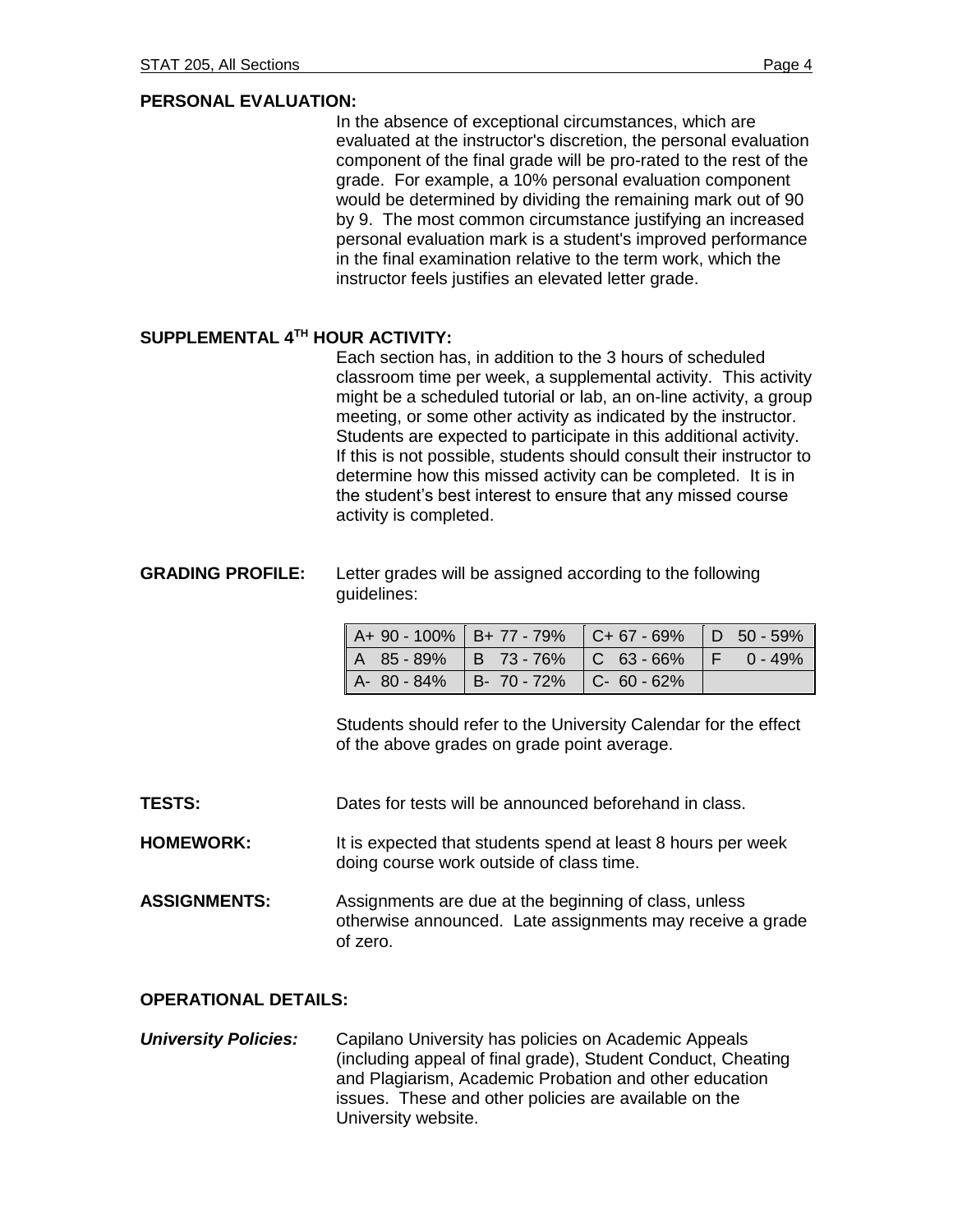| <b>Attendance:</b>          | Regular attendance is essential. If classes are missed, it is<br>the student's responsibility to become aware of all information<br>given out in the classes or tutorials, including times of<br>examinations and assignment deadlines.                                                                                                                                                                                                                                                                                        |
|-----------------------------|--------------------------------------------------------------------------------------------------------------------------------------------------------------------------------------------------------------------------------------------------------------------------------------------------------------------------------------------------------------------------------------------------------------------------------------------------------------------------------------------------------------------------------|
| <b>Missed Exams:</b>        | Normally, a score of zero will be given for a missed exam, test,<br>quiz, lab, etc. In some exceptional situations, the student will<br>be permitted to write a make-up test, defer the lab to a later<br>date or to replace the score by other marks.                                                                                                                                                                                                                                                                         |
|                             | The situations in which a score of zero may be avoided are<br>those for which the student meets all of the following<br>conditions:                                                                                                                                                                                                                                                                                                                                                                                            |
|                             | 1. Circumstances clearly beyond the control of the student<br>caused the exam, test, quiz, lab, etc. to be missed. Such<br>circumstances include serious illness or injury, or death of<br>close family member. They do <b>NOT</b> include forgetting<br>about the test, lack of preparation for the test, work-related<br>or social obligations.                                                                                                                                                                              |
|                             | 2. The student has notified the instructor (or the School of<br>STEM office staff, if the instructor is not available) about<br>the missed exam, test, quiz, lab, etc. Such notification<br><b>MUST</b> occur in advance, if possible, or at the latest, on the<br>day of the exam, test, quiz, lab, etc.                                                                                                                                                                                                                      |
|                             | 3. Proof of the circumstances is provided. Proper proof of<br>illness or injury requires a medical certificate from a doctor,<br>who may also be consulted.                                                                                                                                                                                                                                                                                                                                                                    |
|                             | 4. The student has been fully participating in the course up<br>until the circumstances that prevented the writing of the<br>exam, test, quiz, lab, etc. Fully participating means<br>attending almost all of the classes and turning in<br>almost all assignments in the course                                                                                                                                                                                                                                               |
|                             | The options offered to the student who meets the four<br>conditions are decided by the instructor. They will not<br>necessarily meet the convenience of the student                                                                                                                                                                                                                                                                                                                                                            |
| <b>Final Exam Period:</b>   | Students should note that the final exam period is from date to<br>date (including Saturday, date), and that they can expect to<br>write exams at any time during this period. Individual exam<br>times will not normally be rescheduled because of holidays,<br>work, or other commitments. While efforts are made to spread<br>exams throughout the exam period, an individual's particular<br>course combination may result in exams being scheduled<br>close together, or spread widely through the entire exam<br>period. |
| <b>Cheating/Plagiarism:</b> | Students caught cheating on a test or assignment can receive<br>a grade of "F" for the course. Plagiarism (including the<br>copying of any part of assignments, laboratory reports and<br>essays) is a serious offence and is a form of cheating. Any                                                                                                                                                                                                                                                                          |